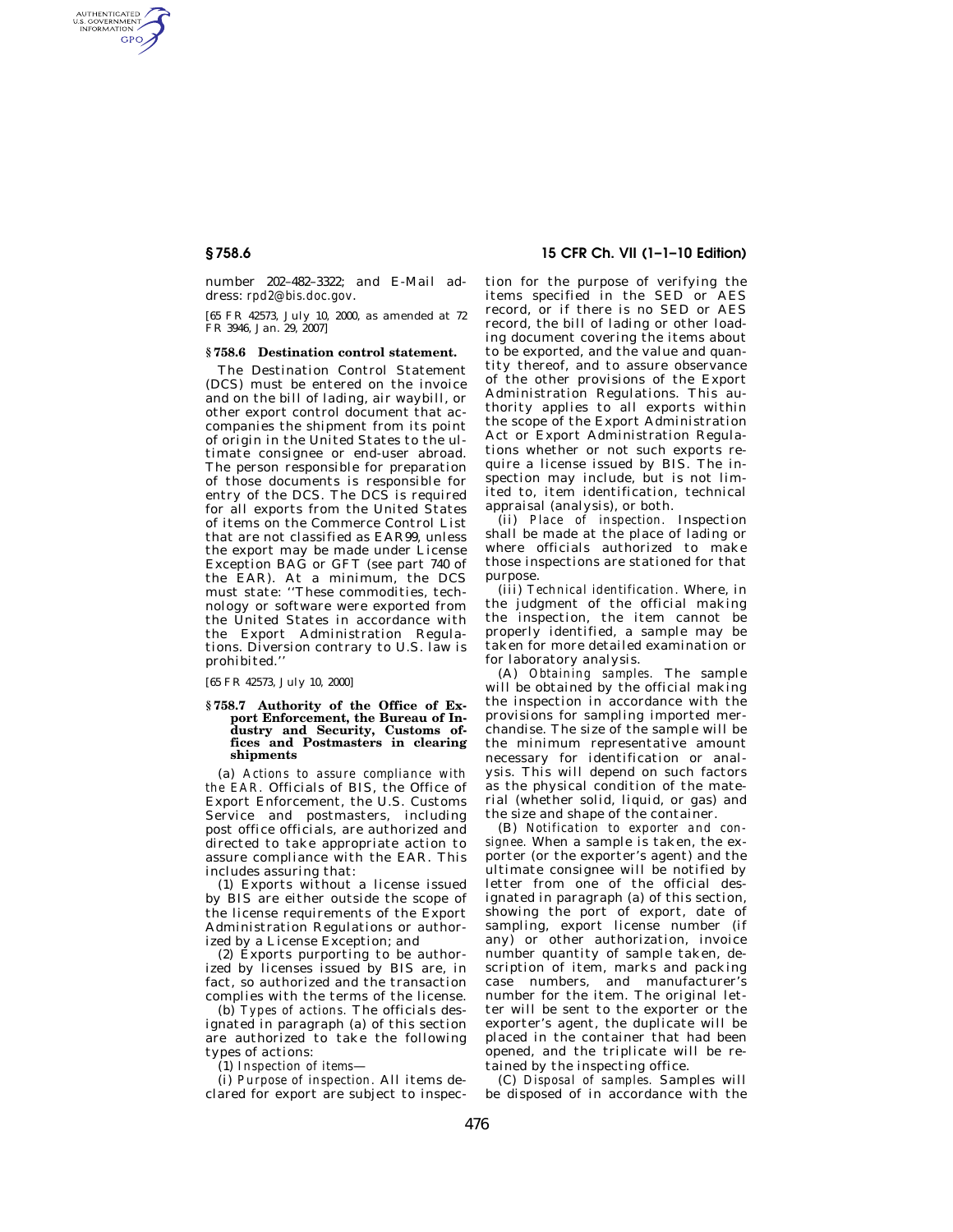## **Bureau of Industry and Security, Commerce § 758.7**

U.S. Customs Service procedure for imported commodities.

(2) *Inspection of documents*—(i) *General.* Officials designated in paragraph (a) of this section are authorized to require exporters or their agents, and owners and operators of exporting carriers or their agents, to produce for inspection or copying: invoices, orders, letters of credit, inspection reports, packing lists, shipping documents and instructions, correspondence, and any other relevant documents, as well as furnish other information bearing upon a particular shipment being exported or intended to be exported.

(ii) *Cartridge and shell case scrap.*  When cartridge or shell cases are being exported as scrap (whether or not they have been heated, flame-treated, mangled, crushed, or cut) from the United States, the U.S. Customs Service is authorized to require the exporter to furnish information bearing on the identity and relationships of all parties to the transaction and produce a copy of the bid offer by the armed services in order to assure that the terms of the Export Administration Regulations are being met and that the material being shipped is scrap.

(3) *Questioning of individuals.* Officials designated in paragraph (a) of this section are authorized to question the owner or operator of an exporting carrier and the carrier's agent(s), as well as the exporter and the exporter's agent(s), concerning a particular shipment exported or intended to be exported.

(4) *Prohibiting lading.* Officials designated in paragraph (a) of this section are authorized to prevent the lading of items on an exporting carrier whenever those officials have reasonable cause to believe that the export or removal from the United States is contrary to the Export Administration Regulations.

(5) *Inspection of exporting carrier.* The U.S. Customs Service is authorized to inspect and search any exporting carrier at any time to determine whether items are intended to be, or are being, exported or removed from the United States contrary to the Export Administration Regulations. Officials of the Office of Export Enforcement may conduct such inspections with the concurrence of the U.S. Customs Service.

(6) *Seizure and detention.* Customs officers are authorized, under Title 22 of the United States Code, section 401, *et seq.,* to seize and detain any items whenever an attempt is made to export such items in violation of the Export Administration Regulations, or whenever they know or have probable cause to believe that the items are intended to be, are being, or have been exported in violation of the EAR. Seized items are subject to forfeiture. In addition to the authority of Customs officers to seize and detain items, both Customs officials and officials to the Office of Export Enforcement are authorized to detain any shipment held for review of the SED or AES record, or if there is no SED or AES record, the bill of lading or other loading document covering the items about to be exported, or for physical inspection of the items, whenever such action is deemed to be necessary to assure compliance with the EAR.

(7) *Preventing departure of carrier.* The U.S. Customs Service is authorized under Title 22 of the U. S. Code, section 401, *et seq.,* to seize and detain, either before or after clearance, any vessel or vehicle or air carrier that has been or is being used in exporting or attempting to export any item intended to be, being, or having been exported in violation of the EAR.

(8) *ordering the unloading.* The U.S. Customs Service is authorized to unload, or to order the unloading of, items from any exporting carrier, whenever the U.S. Customs Service has reasonable cause to believe such items are intended to be, or are being, exported or removed from the United States contrary to the EAR.

(9) *ordering the return of items.* If, after notice that an inspection of a shipment is to be made, a carrier departs without affording the U.S. Customs Service, Office of Export Enforcement, or BIS personnel an adequate opportunity to examine the shipment, the owner or operator of the exporting carrier and the exporting carrier's agent(s) may be ordered to return items exported on such exporting carrier and make them available for inspection.